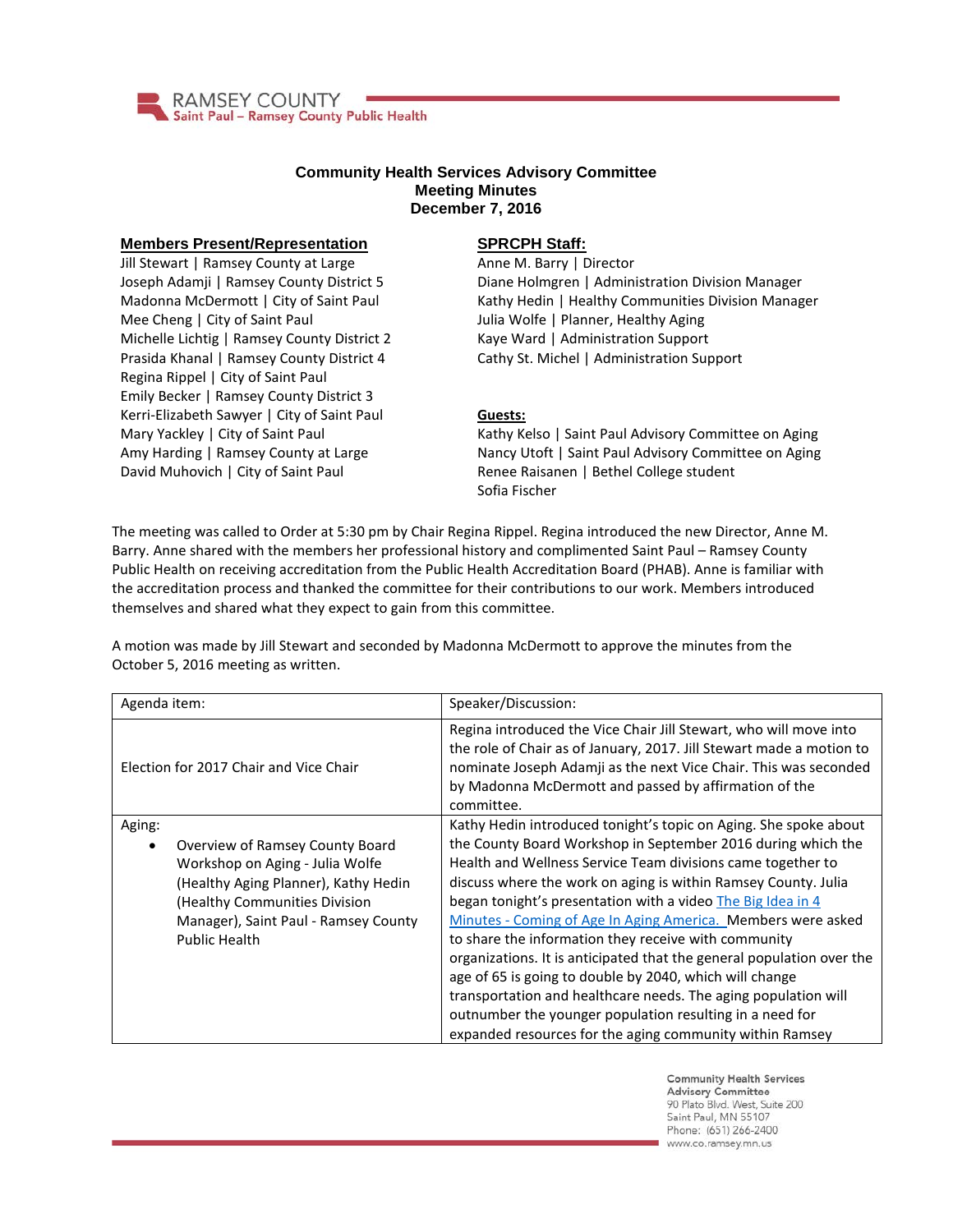RAMSEY COUNTY<br>Saint Paul – Ramsey County Public Health

|                                                     | County. Typically, remaining engaged and involved in the             |
|-----------------------------------------------------|----------------------------------------------------------------------|
|                                                     | community as you age has the benefit of better health. There are a   |
|                                                     | lot of resources for the aging population within Ramsey County;      |
|                                                     | however, we need to align and promote these services within the      |
|                                                     | community and fill in the gaps. Some services currently available    |
|                                                     | are:                                                                 |
|                                                     | Active Living Ramsey Communities.<br>$\bullet$                       |
|                                                     | Statewide Health Improvement Program.                                |
|                                                     | Volunteer Program Network.<br>$\bullet$                              |
|                                                     | Adult Services.<br>$\bullet$                                         |
|                                                     |                                                                      |
|                                                     | Ramsey County Care Center.<br>$\bullet$                              |
|                                                     | Veterans Services.<br>$\bullet$                                      |
|                                                     | Financial Assistance.<br>$\bullet$                                   |
|                                                     | Children & Family Services.                                          |
|                                                     | Members were asked to identify immediate and long term               |
|                                                     | changes that are needed. Identified were:                            |
|                                                     | Promoting the Safe Routes to School within the                       |
|                                                     | community as a time to socialize and promote a safer                 |
|                                                     | neighborhood.                                                        |
|                                                     | Consider Health in All Polices (HiAP) approach in our                |
|                                                     | work.                                                                |
|                                                     | Make connections outside of our fields to raise awareness            |
|                                                     | and incorporate aging in our conversations.                          |
|                                                     | A draft copy of the Ramsey County Healthy Aging -                    |
|                                                     | Public Health Framework was distributed for review. Attention        |
|                                                     | was drawn to page 19. Saint Paul - Ramsey County Public Health       |
|                                                     | is looking to convene community residents, community groups,         |
|                                                     | governmental agencies and non-profit agencies around aging.          |
|                                                     | Members that know of someone that can assist with a meaningful       |
|                                                     | leadership role should contact Julia via email                       |
|                                                     | julia.wolfe@co.ramsey.mn.us. The next steps would be to create       |
|                                                     | issue briefs by topic including how they impact aging and why they   |
|                                                     | are important and develop a plan to address these needs in the       |
|                                                     | next Community Health Assessment. The Framework will be              |
|                                                     | reviewed with aging experts prior to community input.                |
| Grants and Programs - Michelle Lichtig<br>$\bullet$ | Kathy Hedin introduced Michelle Lichtig who was presenting as a      |
|                                                     | member of the Community Health Services Advisory Committee.          |
|                                                     | Michelle provided a brief history about the home and community       |
|                                                     | based services along with her role as an Administrator of the        |
|                                                     | Statewide ElderCare Partnership. The goal of the ElderCare           |
|                                                     | Partnership is to Develop service delivery models that support       |
|                                                     | high-risk, low-income adults 65+ and their caregivers to maintain    |
|                                                     | their ability to live in their own homes as long as possible. In her |
|                                                     | work, she manages the grant funding. The Statewide ElderCare         |
|                                                     |                                                                      |
|                                                     | Partnership currently have 2 upcoming Requests for Proposal          |

Community Health Services<br>Advisory Committee<br>90 Plato Blvd. West, Suite 200<br>Saint Paul, MN 55107<br>Phone: (651) 266-2400<br>www.co.ramsey.mn.us